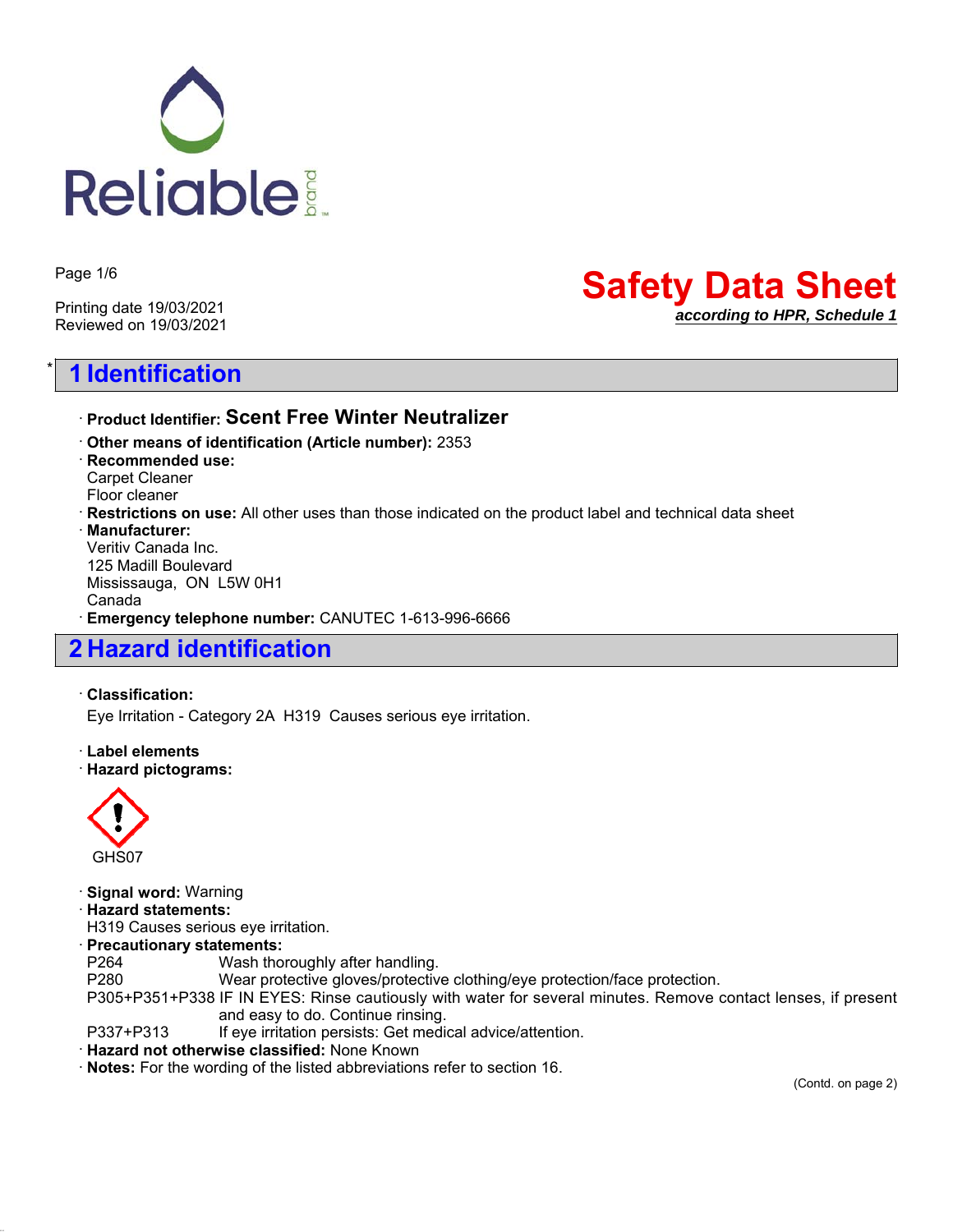Printing date 19/03/2021 Reviewed on 19/03/2021

# **Safety Data Sheet** *according to HPR, Schedule 1*

### **Product Identifier: Scent Free Winter Neutralizer**

(Contd. of page 1)

# **3 Composition/Information on ingredients**

#### ꞏ **Chemical characterization: Mixtures**

ꞏ **Components:**

| CAS NO.<br>% |                                                               | Chemical name or Common name |  |                     |
|--------------|---------------------------------------------------------------|------------------------------|--|---------------------|
|              | 77-92-9 Citric acid                                           |                              |  | $15 - 10\%$ w/w $*$ |
|              | 68131-39-5 Alcohols (C12-15) Ethoxylated                      |                              |  | 1-5% w/w $*$        |
|              | * Actual concentration ranges are withheld as a trade secret. |                              |  |                     |

### **4 First-aid measures**

#### ꞏ **Description of first aid measures**

ꞏ **After inhalation:** Rarely cause discomfort; supply fresh air and consult physician in case of complaints.

#### ꞏ **After skin contact:**

Remove immediately all contaminated clothing. Rinse skin with water or shower for at least 15 minutes. Consult a doctor if skin redness and irritation persist.

May induce a skin irritation.

#### ꞏ **After eye contact:**

Rinse opened eye for several minutes under running water. If symptoms persist, consult a doctor.

Rinse opened eye for several minutes under running water.

After ingestion: If symptoms persist consult a doctor.

ꞏ **Most important symptoms and effects, both acute and delayed:** No further relevant information available.

### **5 Fire-fighting measures**

#### ꞏ **Suitable extinguishing media:**

CO2, extinguishing powder or water spray. Fight larger fires with water spray.

Use fire fighting measures that suit the environment.

ꞏ **For safety reasons unsuitable extinguishing agents:** Water

- Specific hazards arising from the product: No further relevant information available.
- ꞏ **Special protective equipment and precautions for fire-fighters:**

As in any fire, wear self-contained breathing apparatus pressure-demand, MSHA/NIOSH (approved or equivalent) and full protective gear.

## **6 Accidental release measures**

ꞏ **Personal precautions, protective equipment and emergency procedures:** Wear recommended protective equipment(s). Keep unprotected persons away. ꞏ **Methods and material for containment and cleaning up:** Surround and absorb with liquid-binding material (sand, diatomite, acid binders, universal binders, sawdust).

## **7 Handling and storage**

ꞏ **Precautions for safe handling:** No special precautions are necessary if used correctly.

ꞏ **Conditions for safe storage, including any incompatibilities:** Keep in the original receptacle tightly sealed.

(Contd. on page 3)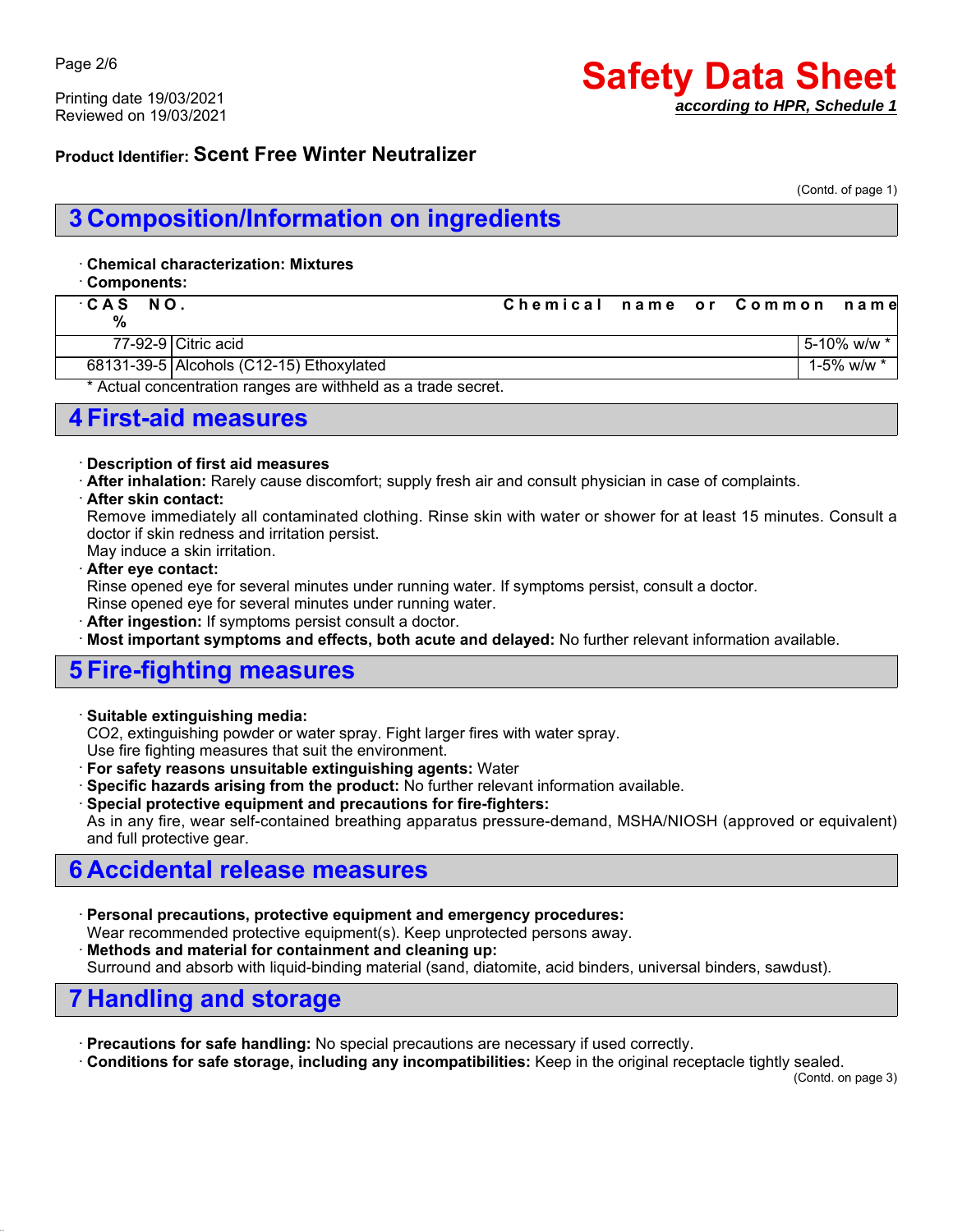Printing date 19/03/2021 Reviewed on 19/03/2021

# **Safety Data Sheet** *according to HPR, Schedule 1*

### **Product Identifier: Scent Free Winter Neutralizer**

(Contd. of page 2)

## \* **8 Exposure controls/ Personal protection**

#### ꞏ **Components with limit values that require monitoring at the workplace:**

The product does not contain any relevant quantities of materials with critical values that have to be monitored at the workplace.

Not required.

#### ꞏ **Exposure controls:**

Use only in well-ventilated areas. Apply technical measures to comply with the occupational exposure limits. Where reasonably practicable this should be achieved by the use of local exhaust ventilation and good general extraction. In case of insufficient ventilation wear suitable respiratory equipment.

#### ꞏ **Personal protective equipment:**



Safety goggles (see Eye protection)



Protective gloves (See Protection of Hands)

#### ꞏ **General protective and hygienic measures:**

Avoid contact with the eyes and skin.

The usual precautionary measures for handling chemicals should be followed.

Wash hands before breaks and at the end of work.

- ꞏ **Breathing equipment:** Not required.
- ꞏ **Protection of hands:**
- Protective Gloves

Check protective gloves prior to each use for their proper condition

#### ꞏ **Eye protection:**

Protective glasses are recommended when handling concentrated product.

Safety glasses are suggested when using this product in heavy use and institutional environments

#### ꞏ **Body protection:**

Protective work clothing. The type of protective equipment must be selected according to the concentration and amount of the dangerous substance at the specific workplace. (recommended)

# \* **9 Physical and chemical properties**

|  |  |  |  | · Appearance: |  |
|--|--|--|--|---------------|--|
|--|--|--|--|---------------|--|

| Form:                            | Liquid                       |
|----------------------------------|------------------------------|
| Colour:                          | Colorless                    |
| · Odour:                         | Odourless                    |
| $\cdot$ Odor threshold:          | Not determined               |
| · pH:                            | $7,0-9,5$                    |
| · Melting point/Freezing point:  | Not determined               |
| · Boiling point/Boiling range:   | Undetermined.                |
| · Flash point:                   | Not determined               |
| · Flammability (solid, gaseous): | Not applicable               |
| Decomposition temperature:       | Not determined               |
| Auto igniting Temperature:       | Product is not selfigniting. |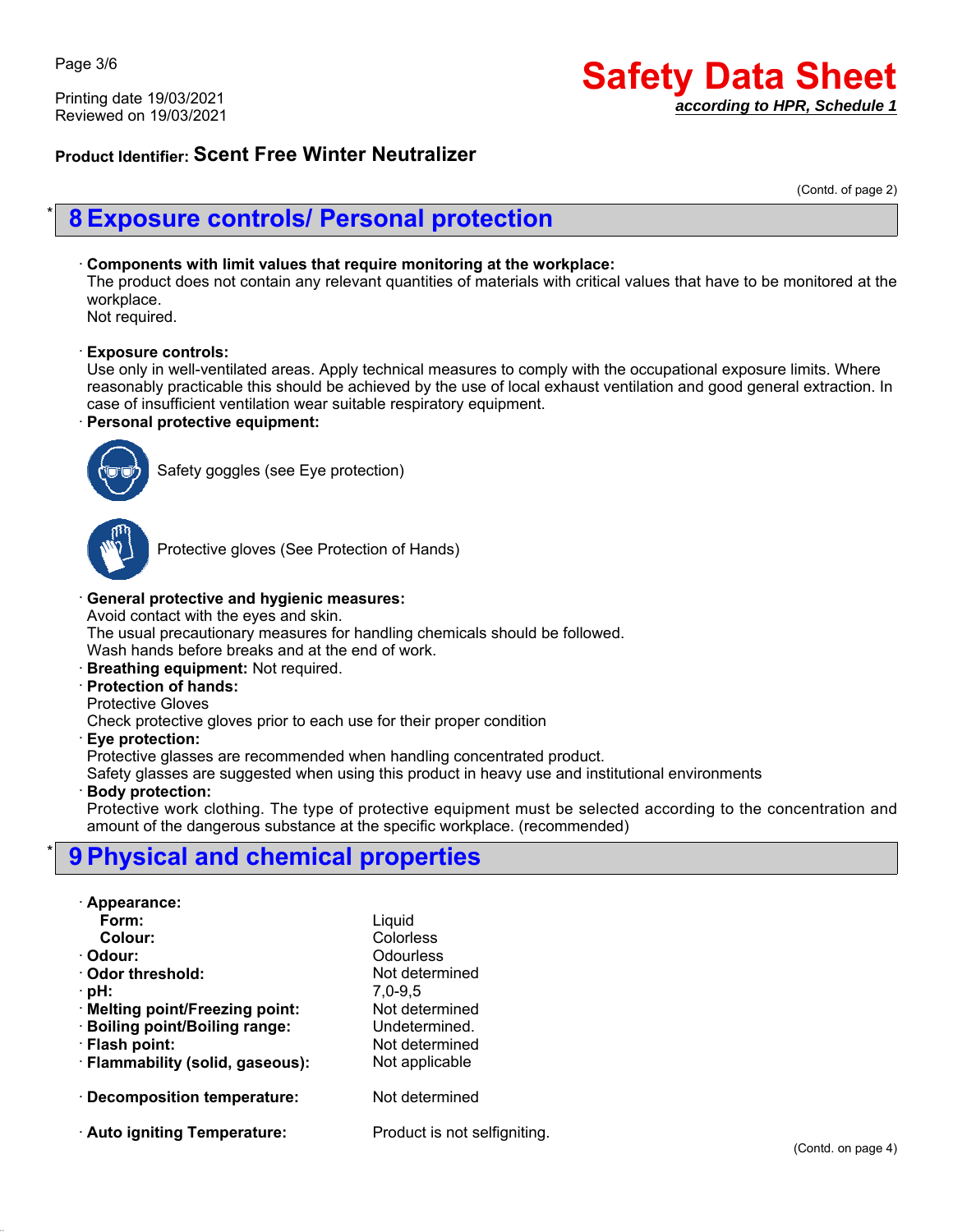Page 4/6

Printing date 19/03/2021 Reviewed on 19/03/2021

# **Safety Data Sheet** *according to HPR, Schedule 1*

### **Product Identifier: Scent Free Winter Neutralizer**

(Contd. of page 3)

| <b>Explosion limits:</b>           |  |
|------------------------------------|--|
| Lower:                             |  |
| Upper:                             |  |
| <b>Relative density:</b>           |  |
| Vapour density (air=1):            |  |
| <b>Evaporation rate:</b>           |  |
| · Solubility in / Miscibility with |  |
| <b>Water:</b>                      |  |

Not determined. Not determined. **Relative density:** 1.080-1.090 **Vapour density (air=1):** <1 (aqueous solution) **Evaporation rate:** Not determined

**Miscible** 

ꞏ **Partition coefficient (n-octanol/water):** Not determined

## **10 Stability and reactivity**

#### ꞏ **Reactivity:**

Not determined.

No further relevant information available.

- ꞏ **Chemical stability:** The product is stable.
- ꞏ **Possibility of hazardous reactions:** Reacts with alkali.
- ꞏ **Conditions to avoid:** Avoid freezing and extreme heat conditions.

ꞏ **Incompatible materials:** No further relevant information available.

ꞏ **Hazardous decomposition products:**

In case of decomposition: carbon monoxide and carbon dioxide and traces of volatile halogenated compounds.

# **11 Toxicological information**

ꞏ **Information on the likely routes of exposure** Skin and eyes contact

|  | · Numerical mesures of acute toxicity: |  |  |  |  |
|--|----------------------------------------|--|--|--|--|
|--|----------------------------------------|--|--|--|--|

| <b>Components</b><br><b>Mean of exposure</b> | <b>Type</b>                                                | <b>Value (Species)</b> |  |  |  |
|----------------------------------------------|------------------------------------------------------------|------------------------|--|--|--|
|                                              | <b>ATE (Acute Toxicity Estimate)</b>                       |                        |  |  |  |
| Dermal                                       | LD50                                                       | >114.943 mg/kg (Rat)   |  |  |  |
|                                              | 77-92-9 Citric acid                                        |                        |  |  |  |
| Oral                                         | LD50                                                       | 5.040 mg/kg (Mouse)    |  |  |  |
|                                              | 68131-39-5 Alcohols (C12-15) Ethoxylated                   |                        |  |  |  |
| Oral                                         | LD <sub>50</sub>                                           | >5.000 mg/kg (Rat)     |  |  |  |
| Dermal                                       | LD50                                                       | >2.000 mg/kg (Rat)     |  |  |  |
|                                              | Irritation of skin   OECD guideline 404                    | (Rabbit)               |  |  |  |
|                                              | Irritation of eyes OECD, guideline $405$ $\sim$ 1 (Rabbit) |                        |  |  |  |
| Sensitization                                | OECD, guideline 406 (guinea pig)                           |                        |  |  |  |

ꞏ **Symptomes related to the physical, chemical and toxiological characteristics**

ꞏ **If on the skin:** May cause irritation by prolonged contact with skin.

ꞏ **If on the eye:** Irritating effect.

ꞏ **After ingestion:** May cause irritation of the gastrointestinal tract, nausea, vomiting and headache.

ꞏ **Sensitization:** No sensitizing effects known.

ꞏ **Delayed and immediate effects, and chronic effects from short-term and long-term exposure:**

Prolonged or frequent contact can cause eczema and inflammation of the skins as a results of degreasing.

(Contd. on page 5)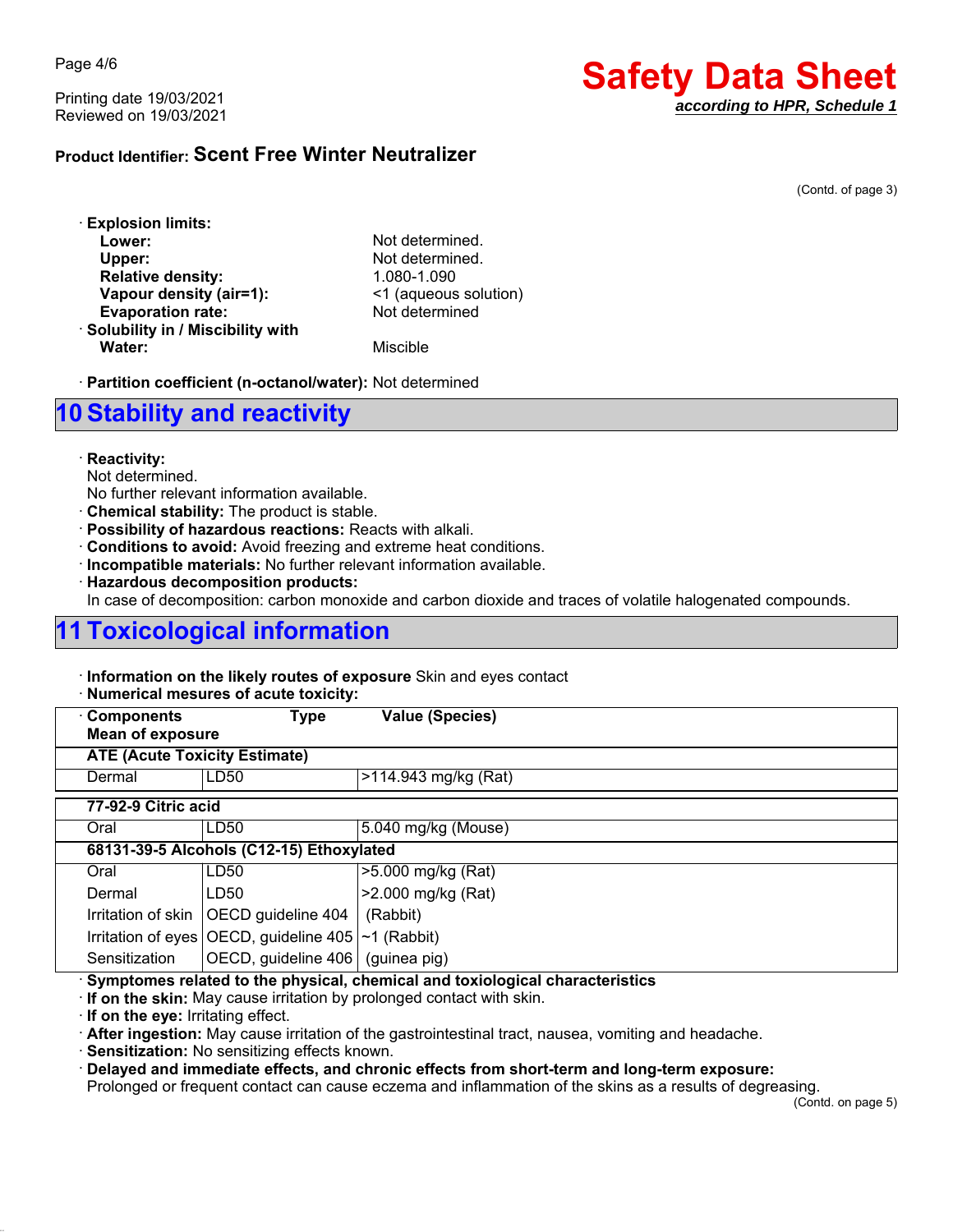Page 5/6

Printing date 19/03/2021 Reviewed on 19/03/2021

# **Safety Data Sheet** *according to HPR, Schedule 1*

### **Product Identifier: Scent Free Winter Neutralizer**

(Contd. of page 4)

# **12 Ecological information**

ꞏ **Bioaccumulative potential:** No further relevant information available.

ꞏ **Mobility in soil:** Not determined

ꞏ **Ecotoxicity:** No relevant information available.

ꞏ **Other adverse effects** No further relevant information available.

### **13 Disposal considerations**

#### ꞏ **Waste treatment methods recommendation:**

Avoid dispersal of spilled material and runoff and contact with soil, waterways, drains and sewers.

Small amounts may be diluted with plenty of water and washed away. Dispose of bigger amounts in accordance with local authority requirements.

Dispose in accordance with all applicable federal, state, provincial and local laws and regulations. Contact your local, state, provincial or Federal environmental agency for specific rules.

#### ꞏ **Uncleaned packagings recommendation:**

Do not re-use empty containers.

Dispose of packaging according to regulations on the disposal of packagings.

#### ꞏ **Recommended cleansing agent:**

**Water** 

Refer to Section 7: HANDLING AND STORAGE and Section 8: EXPOSURE CONTROLS/PERSONAL PROTECTION for additional handling information and protection of employees.

# **14 Transport information**

ꞏ **UN-Number**

ꞏ **DOT/TDG, IMDG, IATA** Not regulated.

ꞏ **UN proper shipping name**

ꞏ **DOT/TDG, IMDG, IATA** Not regulated.

ꞏ **Transport hazard class(es)**

ꞏ **DOT, IMDG, IATA**

**Class** Not regulated.

ꞏ **Packing group**

ꞏ **DOT/TDG, IMDG, IATA** Not regulated.

# **15 Regulatory information**

ꞏ **Safety, health and environmental regulations/legislation specific for the substance or mixture**

| Chemicals known to cause reproductive toxicity for females: |  |
|-------------------------------------------------------------|--|
| None of the ingredients is listed.                          |  |
| Canadian substance listings                                 |  |
| Canadian Domestic Substances List (DSL)                     |  |
| All ingredients are listed.                                 |  |
| Canadian Ingredient Disclosure list (limit 0.1%)            |  |
| None of the ingredients is listed.                          |  |
| Canadian Ingredient Disclosure list (limit 1%)              |  |
| 77-92-9 Citric acid                                         |  |

(Contd. on page 6)